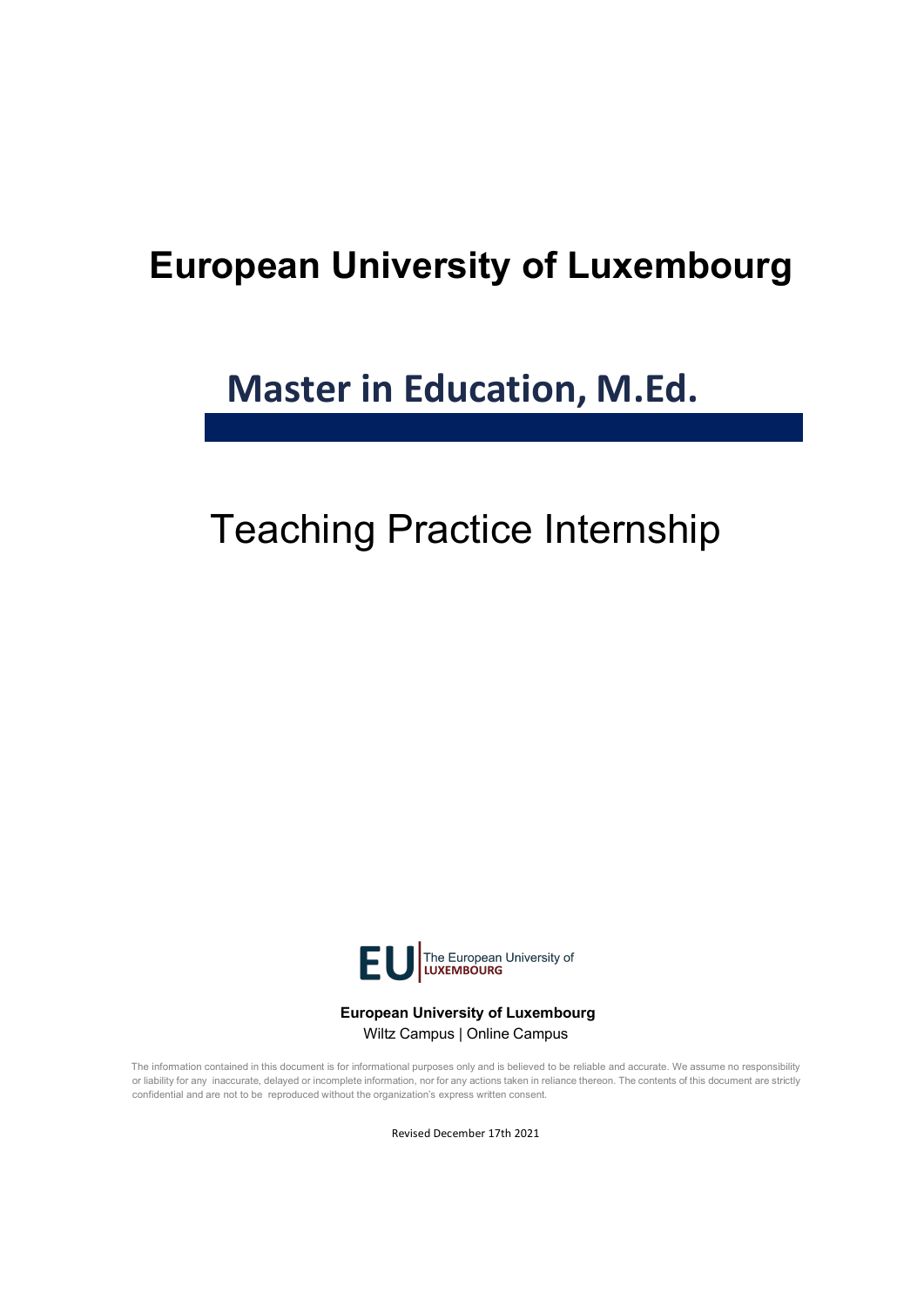## Overview Teaching Practice year  $1 - 4$

|                       | <b>Year 1</b>                              | Year <sub>2</sub>                           | Year <sub>3</sub>                        | Year 4                                      |
|-----------------------|--------------------------------------------|---------------------------------------------|------------------------------------------|---------------------------------------------|
| <b>Weeks</b>          | 2 x 2 weeks                                | 8-9 weeks                                   | 9-10 weeks                               | 10-11 weeks                                 |
| Dates <sup>1</sup>    | <b>TBA</b>                                 | <b>TBA</b>                                  | <b>TBA</b>                               | <b>TBA</b>                                  |
|                       |                                            |                                             |                                          |                                             |
| <b>Focus</b>          |                                            | (I) teach my subject (field)                | (I teach my subject (field)) to students | (I teach my subject (field) to students) as |
|                       |                                            |                                             |                                          | a professional                              |
| Professional          | Am I capable of studying and teaching in   | Andam I capable of applying what I          | Andam I capable to differentiate in my   | Andam I capable of demonstrating my         |
| <b>Identity: Main</b> | an international setting?                  | learn, teaching my subject field, to        | teaching activities, responding to all   | professional identity as a teacher in an    |
| <b>Question per</b>   |                                            | further my development?                     | students' needs?                         | international setting, now and in the       |
| year                  |                                            |                                             |                                          | future?                                     |
| General               | I provide classroom activities in a guided | And                                         | And                                      | And                                         |
| <b>Learning</b>       | situation in the (semi-) authentic context | I provide classroom activities in the       | I provide classroom activities           | I provide all responsibilities of a teacher |
| <b>Outcomes</b>       | of international (or bilingual) education. | authentic context of international (or      | independently in the authentic context   | independently in the authentic context      |
| TP/PI                 | My lessons are planned according to the    | bilingual) education under                  | of international education. I teach my   | of international education. I integrate     |
|                       | basic principles of teaching and learning  | supervision. My pedagogical content         | subject (field), responding to students' | cultural values and global events into      |
|                       | (my subject (field)). My lessons are       | knowledge is sufficient enough to           | social, emotional and cognitive          | lessons and support students for their      |
|                       | appropriate for students from different    | facilitate student's learning in the chosen | development and its differences, by      | future careers. I use actual knowledge      |
|                       | backgrounds. I connect with students       | subject (field) and aligned with the way    | providing an inclusive classroom.        | and research to improve my teaching         |
|                       | and dare to take the lead. I underpin      | of teaching in international education. I   |                                          | and students' learning and I formulate an   |
|                       | pedagogical and didactic choices by using  | show interest in students and provide an    |                                          | own vision on how to teach the chosen       |
|                       | theoretical concepts.                      | orderly learning environment most of        |                                          | subject field in the different contexts of  |
|                       |                                            | the time                                    |                                          | international secondary education. I plan   |
|                       |                                            |                                             |                                          | how to further my professional career as    |
|                       |                                            |                                             |                                          | a teacher in an international context.      |
| <b>Teaching</b>       | Does/Is the student-teacher                | And  is the student-teacher able to         | And  is the student-teacher able to      | And  is the student teacher able to         |
| <b>Practice: Main</b> | connect with students                      | present his/herself as a teacher            | address international and global         |                                             |
| Question(s)           | show enthusiasm teaching their             | create an orderly and task-                 | issues in their teaching                 | to create an inclusive, safe and            |
| per year              | subject (field)?                           | orientated learning                         | activities                               | engaging learning environment               |
|                       | aware of (cultural) diversity?             | environment most of the time                | see differences among                    | where students are encouraged               |
|                       | reliable and helpful                       |                                             | students and to create an                | to discuss their personal                   |

<sup>1</sup> See also the EU Calendar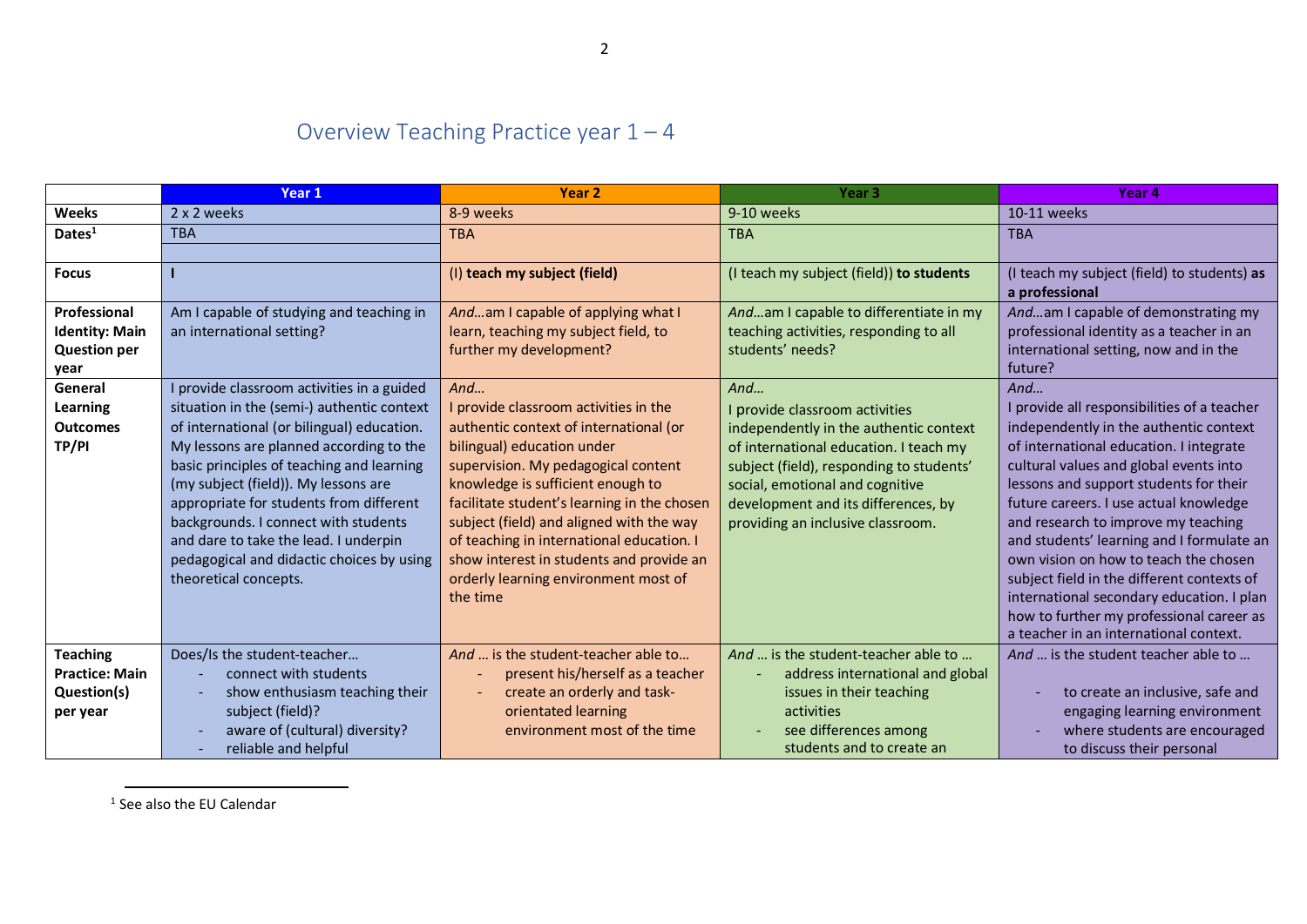|                                                                  | willing to learn from mistakes?<br>Ready to accept and to adopt the role of<br>teacher in international education?                                                | provide engaging teaching<br>activities responding to the way<br>of teaching of the placement<br>school<br>address intercultural awareness<br>in teaching activities<br>monitor students' progress<br>embedding assessment for<br>learning?<br>Being able to further own development<br>becoming a teacher in international<br>education? | inclusive and engaging learning<br>environment<br>manage the classroom in an<br>effective way, paying<br>attention to both the whole<br>class and individual students<br>Ready to start teaching independently<br>with supervision from a distance? | involvements to become active<br>international citizens<br>design long-term lesson<br>planning embedding assessment<br>for learning<br>cooperate constructively with<br>colleagues and staff<br>share ideas about learning and<br>teaching (their subject (field)),<br>based on research, with the<br>work field<br>formulate own qualities and<br>areas for improvement for<br>the induction stage?<br>Ready to start as a professional? |
|------------------------------------------------------------------|-------------------------------------------------------------------------------------------------------------------------------------------------------------------|-------------------------------------------------------------------------------------------------------------------------------------------------------------------------------------------------------------------------------------------------------------------------------------------------------------------------------------------|-----------------------------------------------------------------------------------------------------------------------------------------------------------------------------------------------------------------------------------------------------|-------------------------------------------------------------------------------------------------------------------------------------------------------------------------------------------------------------------------------------------------------------------------------------------------------------------------------------------------------------------------------------------------------------------------------------------|
| Role of the<br>student in TP                                     | Observer, inquisitive, participant                                                                                                                                | Active player                                                                                                                                                                                                                                                                                                                             | Independent organiser                                                                                                                                                                                                                               | Professional teacher                                                                                                                                                                                                                                                                                                                                                                                                                      |
| Level of<br>command                                              | Simple, exploratory, observing, assisting,<br>actively cooperating                                                                                                | Acting (semi-)independently,<br>implementing, designing, showing<br>initiative                                                                                                                                                                                                                                                            | More in-depth, analysing, planning<br>professionally, self-evaluating                                                                                                                                                                               | Professional, determining point of view,<br>considering alternatives, both<br>individually and in consultation with<br>others, specialising                                                                                                                                                                                                                                                                                               |
| Responsibility                                                   | Operating under the direct supervision of<br>the mentor-teacher and monitored<br>intensively by supervising lecturer                                              | Operating under supervision of the<br>mentor-teacher and monitored by the<br>supervising lecturer                                                                                                                                                                                                                                         | Increasing responsibility under<br>supervision of the mentor-teacher<br>leading to teaching independently,<br>monitoring reduced and the more and<br>more from distance, also by the<br>supervising lecturer                                        | Operating in the secondary school under<br>their own responsibility. Supervision<br>takes place from a distance by the school<br>mentor teacher. Monitoring takes place<br>on demand.                                                                                                                                                                                                                                                     |
| Complexity                                                       | Observing and<br>interpreting student interaction and<br>learning activities, carrying out parts of<br>tasks and easy teaching activities in<br>simple situations | Carrying out educational tasks in the<br>classroom, appropriate for different<br>levels and backgrounds of students and<br>for longer periods during the day                                                                                                                                                                              | Carrying out all professional tasks, whole<br>and sequential lessons, if possible own<br>class(es), participating in tasks connected<br>to school development                                                                                       | All professional tasks, including<br>maintaining contacts with parties outside<br>the school (e.g., parents, other<br>stakeholders, etc.)                                                                                                                                                                                                                                                                                                 |
| <b>Indication of</b><br><b>Teaching</b><br><b>Activities led</b> | TP 1.1: 4 (small) teaching activities<br>total/2 weeks                                                                                                            | Average of 6 (-8) teaching activities per<br>week, starting in week 2 with small                                                                                                                                                                                                                                                          | Average of 8 (-10) classes of 60 minutes<br>per week (starting in week 2) or an                                                                                                                                                                     | Average of 8 (-10) classes of 60 minutes<br>per week (starting in week 2) or an                                                                                                                                                                                                                                                                                                                                                           |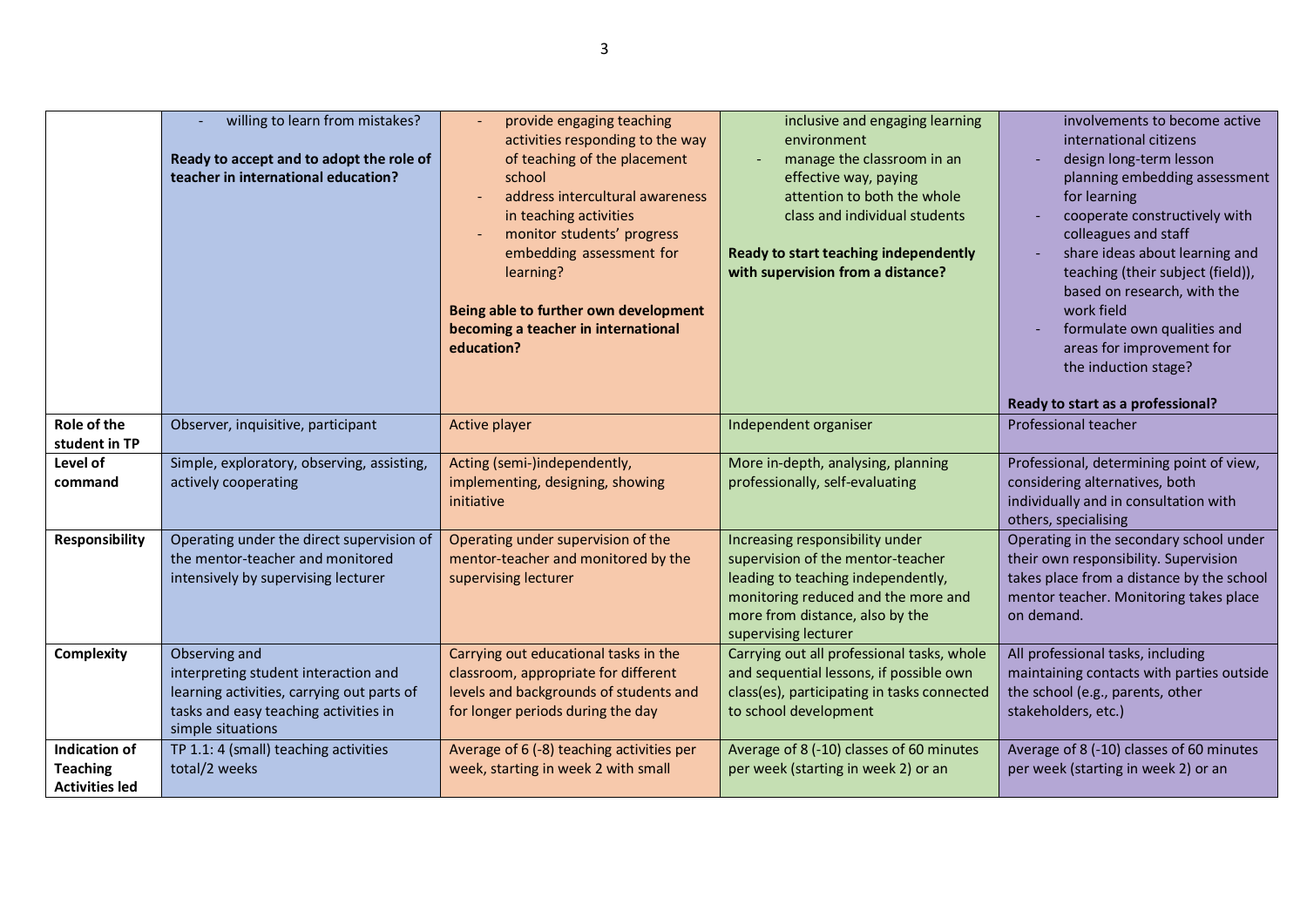| by the                  | $4 \, days^2$                                      | activities building up to providing         | equivalent that suits the educational          | equivalent that suits the educational       |
|-------------------------|----------------------------------------------------|---------------------------------------------|------------------------------------------------|---------------------------------------------|
| Student-                |                                                    | complete lessons in week $5 - 8(9)$         | approach in the school                         | approach in the school                      |
| teacher/week            | TP $1.2:3 - 5$ (small) teaching<br>activities/week | 4 days                                      | 4 days                                         | 4 days                                      |
|                         | 4 days                                             |                                             |                                                |                                             |
| Structure of            | Week 1: Observational week, shadowing              | Week 1: Introduction week for the           | Week 1: Introduction week for the              | Week 1: Introduction week for the           |
| <b>Teaching</b>         | multiple classrooms, grade levels and              | Student-teacher to observe and to work      | Student-teacher to observe and to work         | Student-teacher to observe and to work      |
| Activities*             | subject fields                                     | with students in small groups and           | with students in small groups,                 | with students in small groups and           |
|                         | Week 2: Small teaching activities, e.g.            | individually as they learn school routines, | individually and whole group as they           | individually as they learn school routines, |
|                         | working with small groups or individual            | student names, and plan with the            | learn school routines, student names,          | student names, and plan with the            |
|                         | students                                           | Mentor-teacher for the upcoming weeks       | and plan with the Mentor-teacher for the       | Mentor-teacher for the upcoming weeks       |
|                         | Week 3 and 4: Continuing with working              | Weeks 2-4: The Student-teacher              | upcoming weeks                                 | Weeks 2-(10)11: The Student-teacher is      |
|                         | with small groups and providing teaching           | continues to work with small groups and     | Weeks 2-5: If possible, the Student-           | directly engaged with three or four         |
|                         | activities for the whole group, e.g. part of       | individual students, but also facilitates   | teacher is directly engaged with three or      | classes, depending on the situation (if     |
|                         | a lesson                                           | learning with the whole class for several   | four classes                                   | this level is not met by the final 4 weeks, |
|                         |                                                    | selected classes, as agreed upon by the     | Weeks 6-(9)10: The Student-teacher is          | a failure for TP is possible)               |
|                         |                                                    | Student-teacher and Mentor-teacher          | directly engaged with three or four            |                                             |
|                         |                                                    | Weeks 5-(8)9: If possible, the Student-     | classes (if this level is not met by the final |                                             |
|                         |                                                    | teacher is directly engaged with two or     | 4 weeks, a failure for TP is possible)         |                                             |
|                         |                                                    | three classes                               |                                                |                                             |
| <b>Other activities</b> | Participating in other activities organized        | Participating in other activities organised | And observing progress meetings                | And taking full responsibility for contact  |
| beside                  | for students, observing meetings, etc.             | for students, observing meetings, etc.      | between teachers and caregivers                | with caregivers and participating actively  |
| classroom               |                                                    |                                             | (parents), participating in meetings.          | in meetings, etc.                           |
| activities              |                                                    |                                             |                                                |                                             |
| during TP               |                                                    |                                             |                                                |                                             |
| Learning about          | Learning and teaching, adolescents,                | Classroom management, assessment for        | Inclusive education, differentiation           | Subject didactics, student-teachers work    |
| teaching in             | diversity, English in the international            | learning, differentiation, student agency,  |                                                | on own professionalisation goals.           |
| international           | classroom, Democratic Citizenship,                 | inquiry learning, online learning and       |                                                |                                             |
| schools:                | subject field didactics, eg MYP, IB DP             | digital literacy, subject didactics         |                                                |                                             |
| key topics per          |                                                    |                                             |                                                |                                             |
| year                    |                                                    |                                             |                                                |                                             |

 $^{2}$  4 full days (or an equivalent spread out over 5 days) allowing students to work on flanking EU assignments.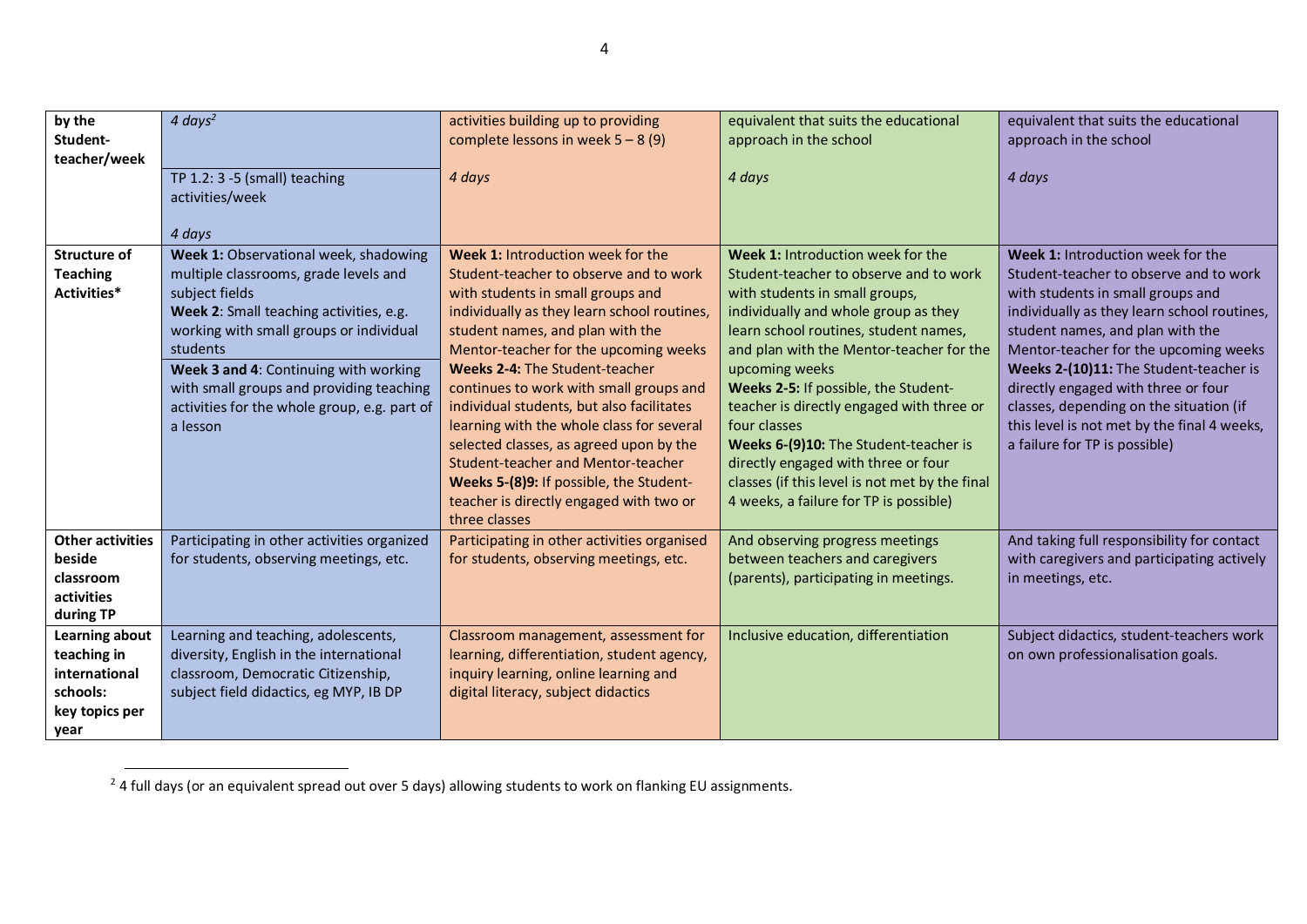| <b>Flanking</b><br>Assignment(s)<br>to be carried | Project Educational Studies 1.2: how to<br>teach adolescents from different<br>backgrounds?                                                                                                                                                                  | <b>Online Learning Arrangement (research-</b><br>based educational design) about digital                                                                                                                                                                                                                                                                                                                              | Differentiation (research-based<br>educational design) - Lesson Study                                                                                                                                                                                                                                                                                                   | Bachelor Thesis (research-based<br>educational design)                                                                                                                                                                                                                                                                                                                     |
|---------------------------------------------------|--------------------------------------------------------------------------------------------------------------------------------------------------------------------------------------------------------------------------------------------------------------|-----------------------------------------------------------------------------------------------------------------------------------------------------------------------------------------------------------------------------------------------------------------------------------------------------------------------------------------------------------------------------------------------------------------------|-------------------------------------------------------------------------------------------------------------------------------------------------------------------------------------------------------------------------------------------------------------------------------------------------------------------------------------------------------------------------|----------------------------------------------------------------------------------------------------------------------------------------------------------------------------------------------------------------------------------------------------------------------------------------------------------------------------------------------------------------------------|
| out during TP                                     |                                                                                                                                                                                                                                                              | literacy                                                                                                                                                                                                                                                                                                                                                                                                              |                                                                                                                                                                                                                                                                                                                                                                         | Project Educational Studies 4: event with<br>workshops (related to own<br>professionalisation goals)                                                                                                                                                                                                                                                                       |
| <b>Formative</b><br>Assessment <sup>4</sup>       | Supervising lecturer: week 1 or 2: online<br>progress meeting with the Student-<br>teacher; week 3 or 4: progress meeting<br>between Student-teacher, mentor-<br>teacher and supervising lecturer based<br>on observed teaching activity (onsite <<br>600km) | <b>Supervising lecturer: every two weeks</b><br>online progress meetings with the<br>Student-teachers; week 4 online<br>progress meeting between Student-<br>teacher, mentor-teacher and supervising<br>lecturer based on observed teaching<br>activity (online or onsite; week 8 or 9:<br>online final Student-teacher, mentor-<br>teacher and supervising lecturer on the<br>basis of the final TP Evaluation Form. | Supervising lecturer: every three weeks<br>online progress meetings with the<br>Student-teachers; week 5 online<br>progress meeting between Student-<br>teacher, mentor-teacher and supervising<br>lecturer based on observed teaching<br>activity (online or onsite; week 9 or 10:<br>online final Student-teacher, mentor-<br>teacher and supervising lecturer on the | Supervising lecturer: : every three<br>weeks online progress meetings with the<br>Student-teachers; week 5 online<br>progress meeting between Student-<br>teacher, mentor-teacher and supervising<br>lecturer based on observed teaching<br>activity (online or onsite; week 11 or 12:<br>online final Student-teacher, mentor-<br>teacher and supervising lecturer on the |
|                                                   | Mentor-teacher: ongoing formative<br>feedback (lesson feedback form), week 3<br>or 4: progress meeting between Student-<br>teacher, mentor-teacher and supervising<br>lecturer (onsite < 600km), final TP<br><b>Evaluation Form.</b>                         | Mentor-teacher: ongoing formative<br>feedback (lesson feedback form); week 4<br>online progress meeting between<br>Student-teacher, mentor-teacher and<br>supervising lecturer; week 8 or 9: online<br>final Student-teacher, mentor-teacher<br>and supervising lecturer on the basis of<br>the final TP Evaluation Form.                                                                                             | basis of the final TP Evaluation Form.<br>Mentor-teacher: ongoing formative<br>feedback (lesson feedback form); week 5<br>online progress meeting between<br>Student-teacher, mentor-teacher and<br>supervising lecturer; week 9 or 10: online<br>final Student-teacher, mentor-teacher<br>and supervising lecturer on the basis of<br>the final TP Evaluation Form.    | basis of the final TP Evaluation Form.<br>Mentor-teacher: ongoing formative<br>feedback (lesson feedback form); week 5<br>online progress meeting between<br>Student-teacher, mentor-teacher and<br>supervising lecturer; week 11 or 12:<br>online final Student-teacher, mentor-<br>teacher and supervising lecturer on the<br>basis of the final TP Evaluation Form.     |
| <b>Summative</b><br><b>Assessment</b>             | EU: TP portfolio year 1<br>(peer-assessment)                                                                                                                                                                                                                 | EU: TP portfolio year 2                                                                                                                                                                                                                                                                                                                                                                                               | EU: TP portfolio year 3<br>(peer-assessment)                                                                                                                                                                                                                                                                                                                            | EU: TP portfolio year 4<br>(peer-assessment). FINAL WORK                                                                                                                                                                                                                                                                                                                   |
| <b>Credits</b>                                    | 5 ECTS                                                                                                                                                                                                                                                       | 5 ECTS                                                                                                                                                                                                                                                                                                                                                                                                                | 10 ECTS                                                                                                                                                                                                                                                                                                                                                                 | 10 ECTS                                                                                                                                                                                                                                                                                                                                                                    |
| <b>TP Admission</b><br><b>Requirements</b>        | <b>None</b>                                                                                                                                                                                                                                                  | Before commencing their Year 2<br><b>Teaching Practice, Student-teachers must</b><br>have at least 50 ECTS obtained in year 1,<br>and passed ME301 (Curriculum Design<br>and Instructional Decision Making)                                                                                                                                                                                                           | Before commencing their Year 3<br>Teaching Practice, Student-teachers must<br>have passed their Year 2 Exams, have<br>gained at least 80 credits of Year 1 and 2<br>of the major programme and passed<br>their Year 1 Teaching Practice                                                                                                                                 | Before commencing their Year 4<br>Teaching Practice, students must have<br>earned 100 credits and passed their Year<br>3 Teaching Practice.                                                                                                                                                                                                                                |

<sup>4</sup> See also the TP Checklist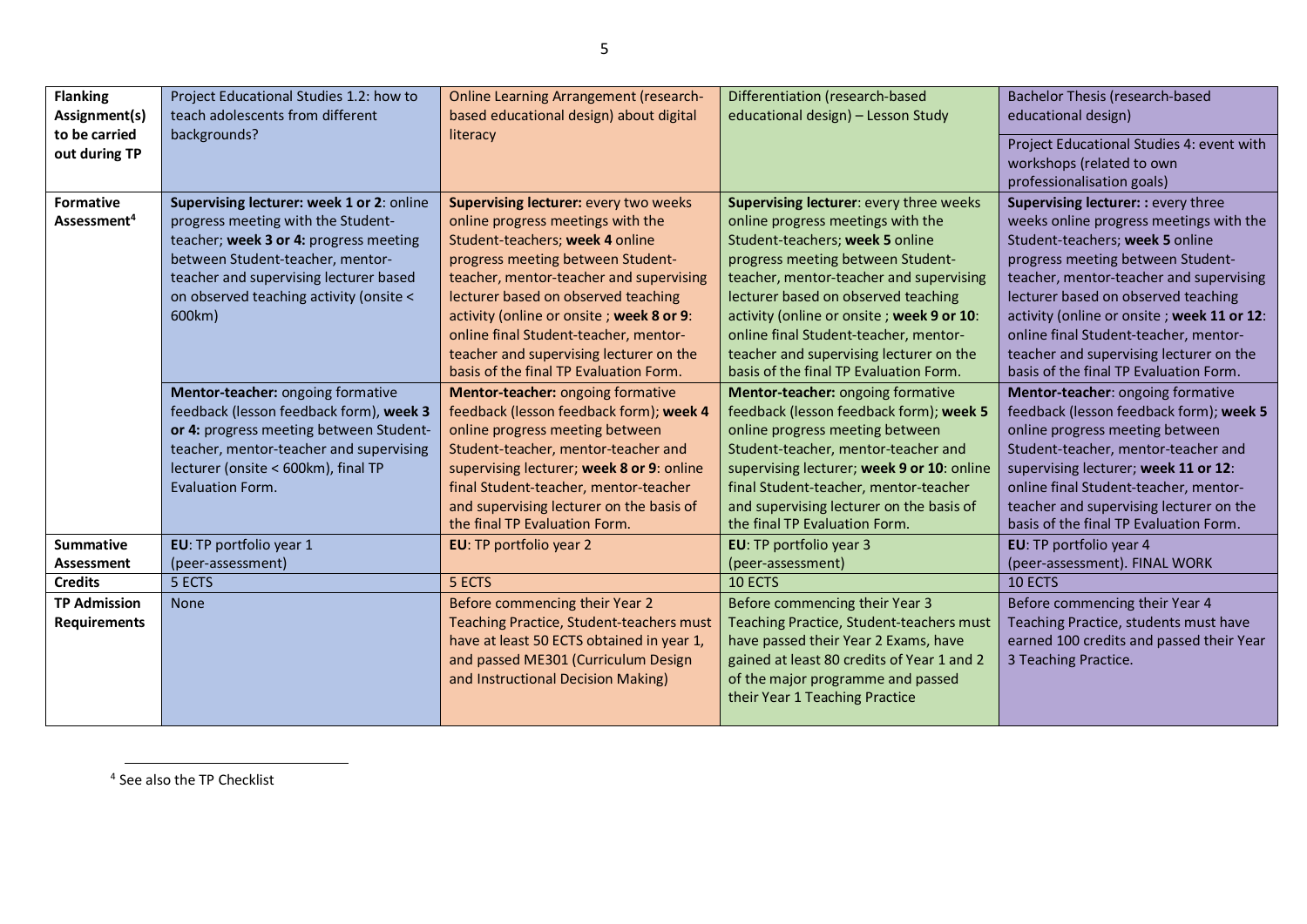### 1 EU TP Calendar

|  | - |  |  |           | Ш.                         |  |  |  | 18        |  |           | ı<br>ı |  | 15 | <b>ID</b> | 8                         | <b>ITW</b> |           | $\overline{\phantom{a}}$ |           | Ξ | 16 |  |   |           |
|--|---|--|--|-----------|----------------------------|--|--|--|-----------|--|-----------|--------|--|----|-----------|---------------------------|------------|-----------|--------------------------|-----------|---|----|--|---|-----------|
|  |   |  |  |           |                            |  |  |  |           |  |           |        |  |    |           |                           |            |           |                          |           |   |    |  |   |           |
|  |   |  |  |           |                            |  |  |  |           |  |           |        |  |    |           |                           |            |           |                          |           |   |    |  |   |           |
|  |   |  |  |           |                            |  |  |  |           |  |           |        |  |    |           |                           |            |           |                          |           |   |    |  |   |           |
|  |   |  |  |           |                            |  |  |  |           |  |           |        |  |    |           |                           |            |           |                          |           |   |    |  |   |           |
|  |   |  |  | Quarter 1 | <b>TW</b><br><b>TD 3**</b> |  |  |  | Quarter 2 |  | <b>TW</b> | .      |  |    |           | Quarter 3<br><b>TP 23</b> |            | $TP 4***$ |                          | Quarter 4 |   |    |  | 8 | <b>TW</b> |

\*including Spring Break (between 3.3 and 3.4) (9 weeks)

\*\*including Winter Break (between 1.7 and 1.8) (9 weeks)

\*\*\*including Spring Break (between 3.3 and 3.4)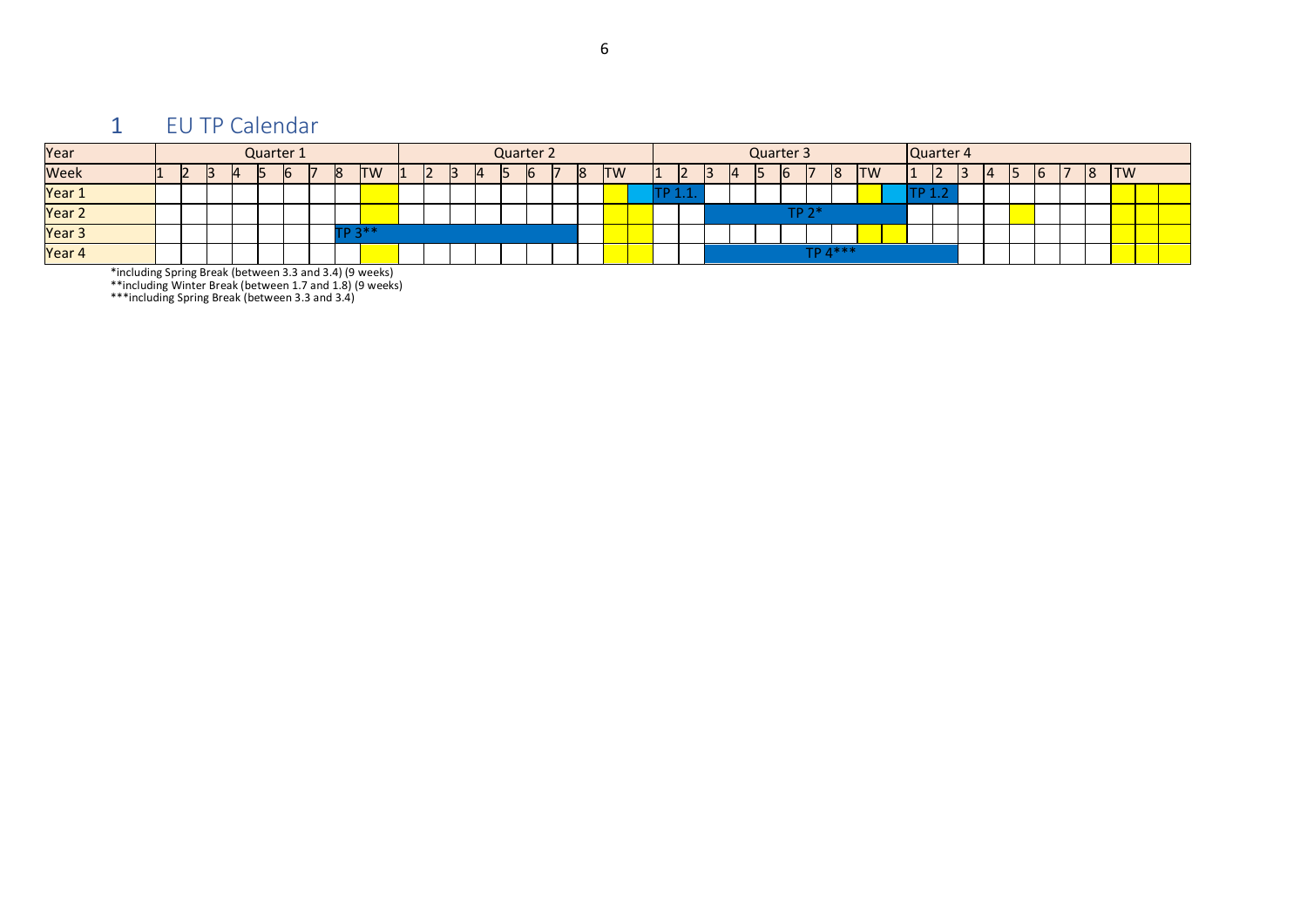#### 2 EU Teaching Practice Checklist

Below is a final checklist to ensure that Student-teachers return to EU with all of their required documents. This also serves as a guide for the Student-teachers, Mentors and Visiting Lecturers, identifying the aspects they are all required to complete. The Teaching Practice Guide outlines all of the components in more detail and includes all forms.

| <b>Teaching Practice Requirements</b>                                                                                       | Year 1                                                                     | Year 2                                                                                                                     | Year 3                                                                                                          | Year 4                                                                                                     |  |  |
|-----------------------------------------------------------------------------------------------------------------------------|----------------------------------------------------------------------------|----------------------------------------------------------------------------------------------------------------------------|-----------------------------------------------------------------------------------------------------------------|------------------------------------------------------------------------------------------------------------|--|--|
| Number of Weeks in the Classroom                                                                                            | TP 1.1: 2 weeks                                                            | 8-9 weeks                                                                                                                  | 9-10 weeks                                                                                                      | 10-11 weeks                                                                                                |  |  |
|                                                                                                                             | TP $1.2:2$ weeks                                                           |                                                                                                                            |                                                                                                                 |                                                                                                            |  |  |
| Percentage of Time and Days per week<br>Teaching/Leading Groups during TP by the                                            | TP 1.1: 4<br>(small)<br>teaching<br>activities<br>total/2 weeks<br>4 days* | Average of 6 (-<br>8) teaching<br>activities per<br>week, starting<br>in week 2 with<br>small activities<br>building up to | Average of 8 (-<br>10) classes of<br>60 minutes<br>per week<br>(starting in<br>week 2) or an<br>equivalent that | Average of 8 (-<br>10) classes of<br>60 minutes<br>per week<br>(starting in<br>week 2) or an<br>equivalent |  |  |
| <b>Student-Teacher</b>                                                                                                      | TP 1.2: 3 -5<br>(small)<br>teaching<br>activities/week<br>4 days*          | providing<br>complete<br>lessons in<br>week $5 - 8(9)$<br>4 days*                                                          | suits the<br>educational<br>approach in<br>the school<br>4 days*                                                | that suits the<br>educational<br>approach in<br>the school<br>4 days*                                      |  |  |
| <b>Supervising Lecturer contacts Mentor-</b><br>teacher via email; introduction, TP<br>process, sharing of TP documents     |                                                                            |                                                                                                                            |                                                                                                                 |                                                                                                            |  |  |
| Starting Meeting with Student-teacher,<br>Mentor-teacher and Supervising Lecturer<br>$(*15 min);$ online                    | <b>Supervising</b><br>Lecturer tracks<br>these                             | <b>Supervising</b><br>Lecturer tracks<br>these                                                                             | <b>Supervising</b><br>Lecturer tracks<br>these                                                                  | <b>Supervising</b><br>Lecturer tracks<br>these                                                             |  |  |
| Progress Meeting with Student-teacher,<br>Mentor-teacher and Supervising Lecturer<br>(~30 min); online for students >600 km |                                                                            |                                                                                                                            |                                                                                                                 |                                                                                                            |  |  |
| Mentor-teacher: Ongoing, Formative<br>Feedback<br><b>Lesson Feedback Form</b>                                               | No minimum                                                                 | No minimum                                                                                                                 | No minimum                                                                                                      | No minimum                                                                                                 |  |  |
| Mentor-teacher: Formal Lesson<br>Observation (30+ minute lesson)<br><b>Lesson Feedback Form</b>                             | 1 Final Copy                                                               | 2 Final Copies                                                                                                             | <b>3 Final Copies</b>                                                                                           | 3 Final Copies                                                                                             |  |  |
| <b>Supervising Lecturer: Formal Lesson</b><br>Observation (30+ min lesson; video)<br><b>Lesson Feedback Form</b>            | 1 Final Copy                                                               | 1 Final Copy                                                                                                               | 1 Final Copy                                                                                                    | 1 Final Copy                                                                                               |  |  |
| Mentor-teacher: Overall Teaching Practice<br><b>Evaluation (Year Specific)</b><br><b>Teaching Practice Evaluation Form</b>  | 1 Final Copy<br>signed                                                     | 1 Final Copy<br>signed                                                                                                     | 1 Final Copy<br>signed                                                                                          | 1 Final Copy<br>signed                                                                                     |  |  |